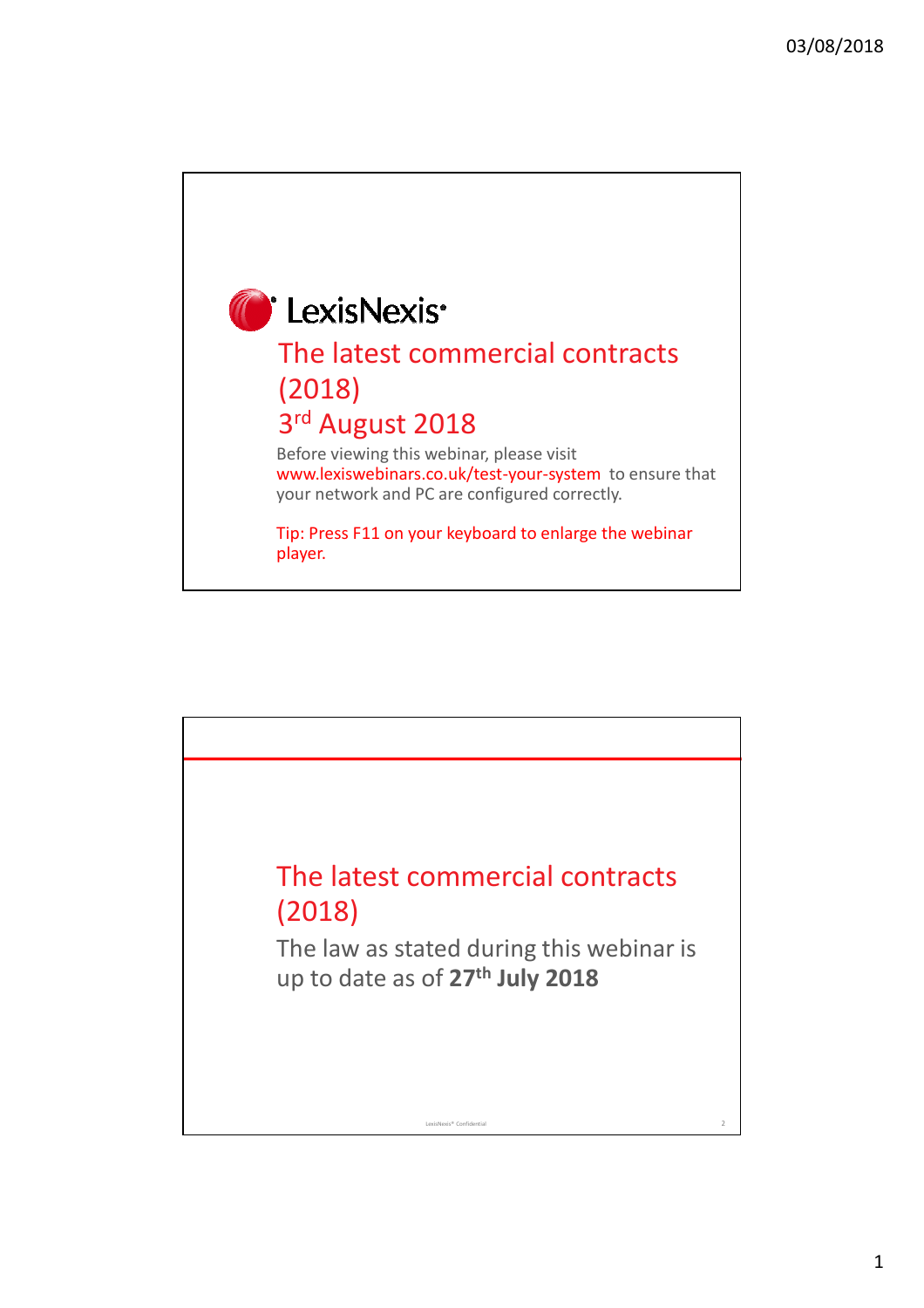

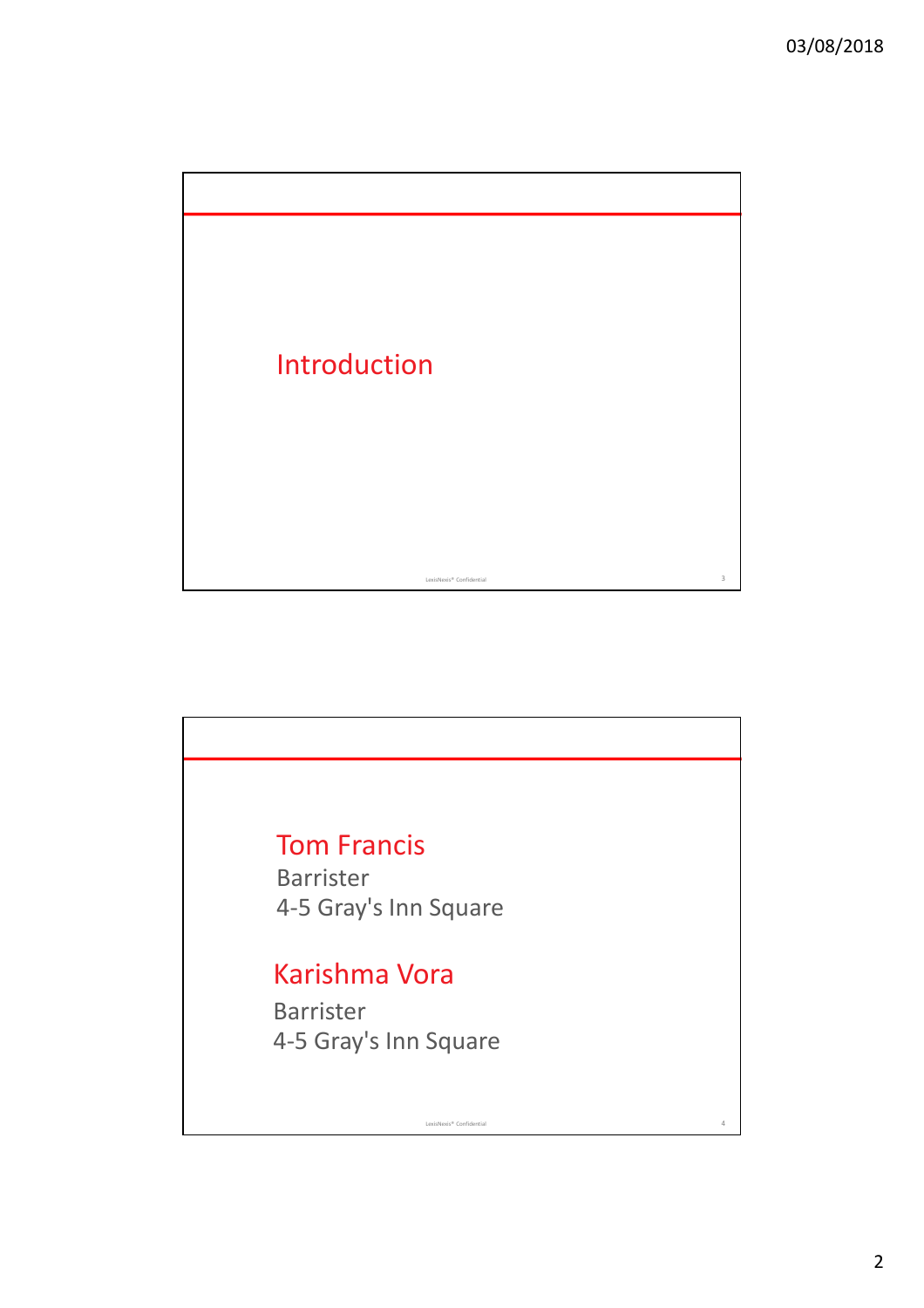

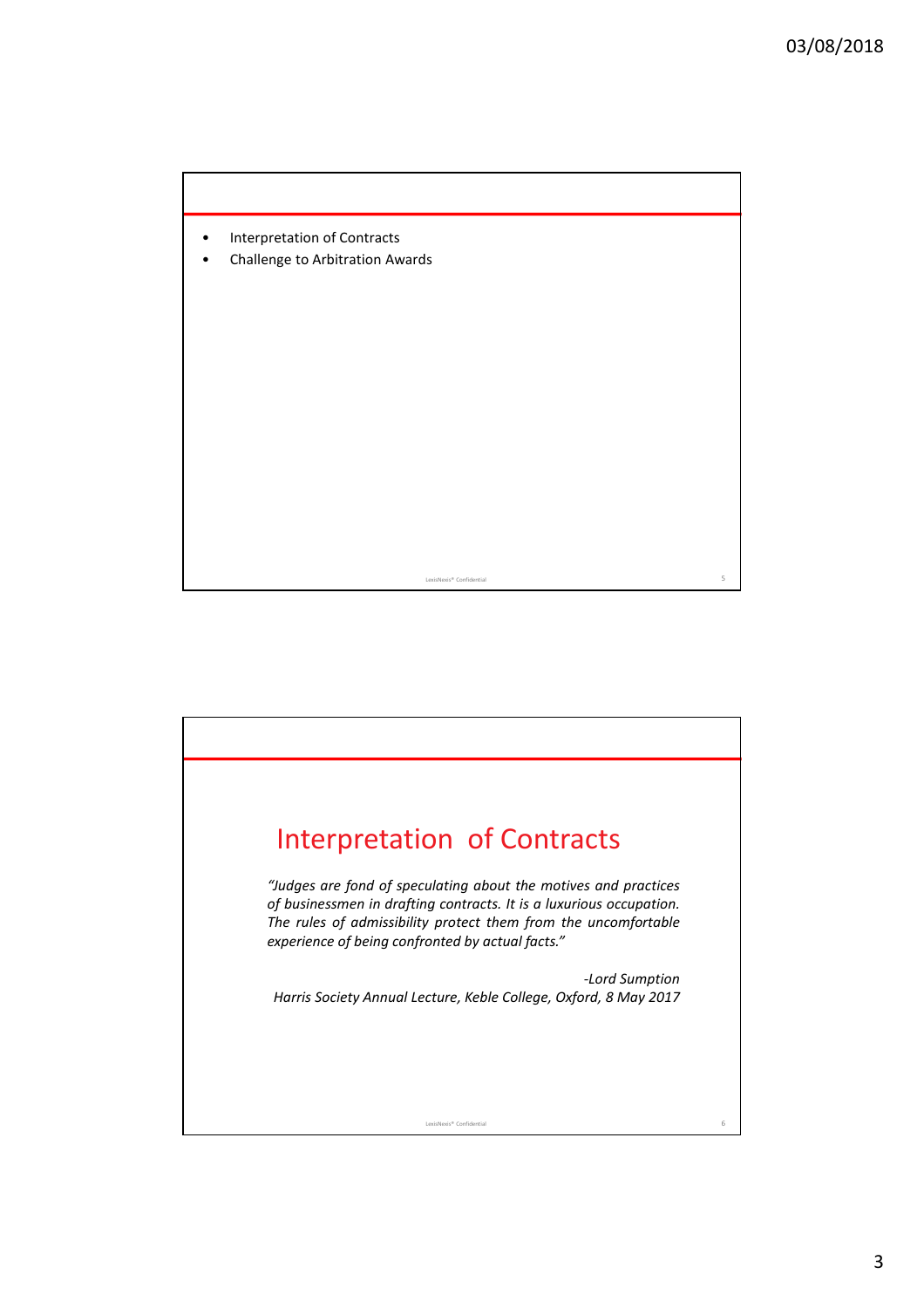

| Sea Change                                                                                                                                                                                                                                                                                                             |   |
|------------------------------------------------------------------------------------------------------------------------------------------------------------------------------------------------------------------------------------------------------------------------------------------------------------------------|---|
| Antaios Compania Naviera v Salen Rederierna AB [1985] AC 191<br>Lord Diplock observed that if detailed semantic and syntactical analysis of<br>$\circ$<br>words in a commercial contract was going to lead to a conclusion that<br>flouts business common sense, it must be made to yield to business<br>common sense. |   |
| Language to be read in accordance with common sense, and not in a<br>$\circ$<br>pedantic or literal way.                                                                                                                                                                                                               |   |
| LexisNexis® Confidential                                                                                                                                                                                                                                                                                               | 8 |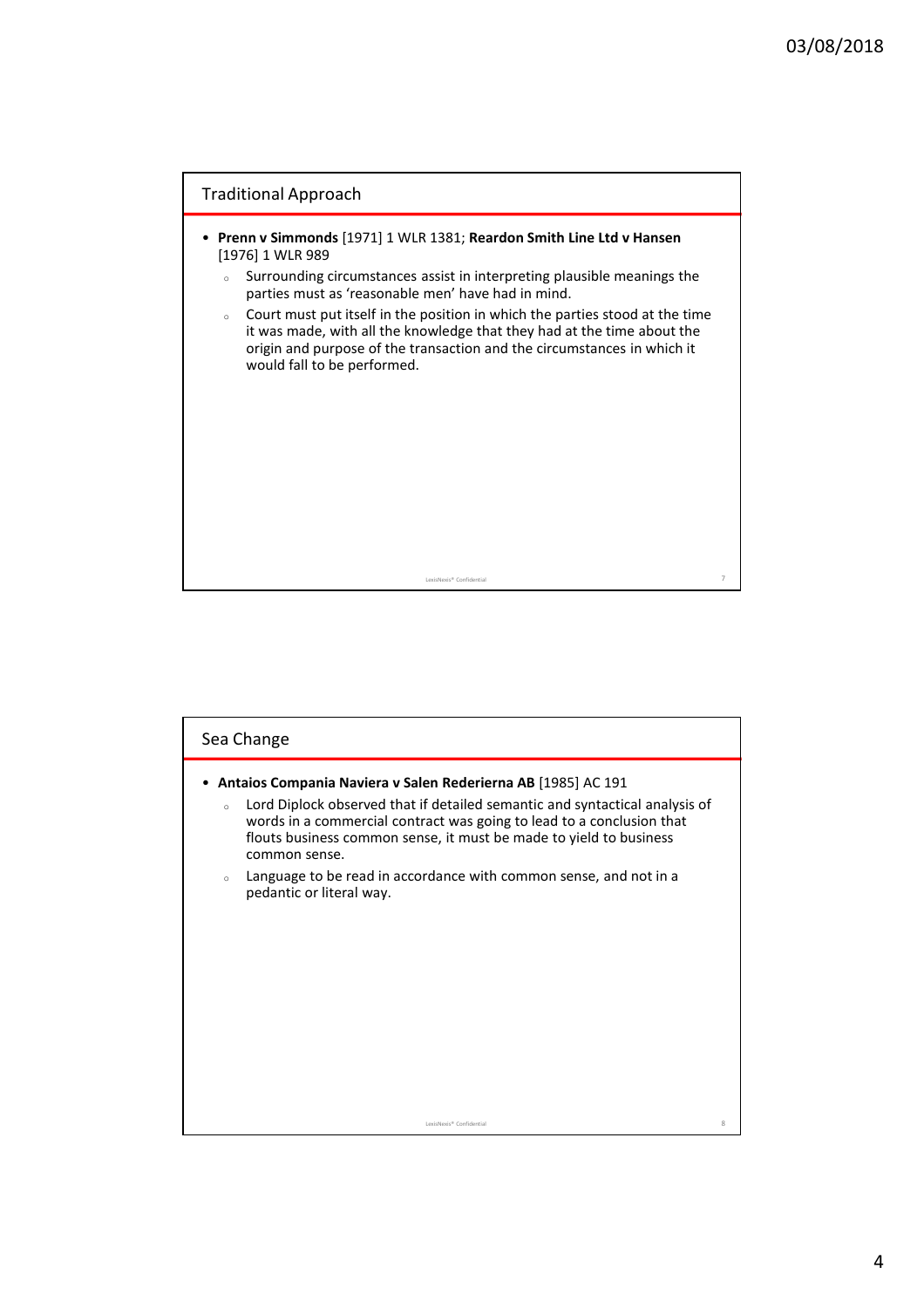

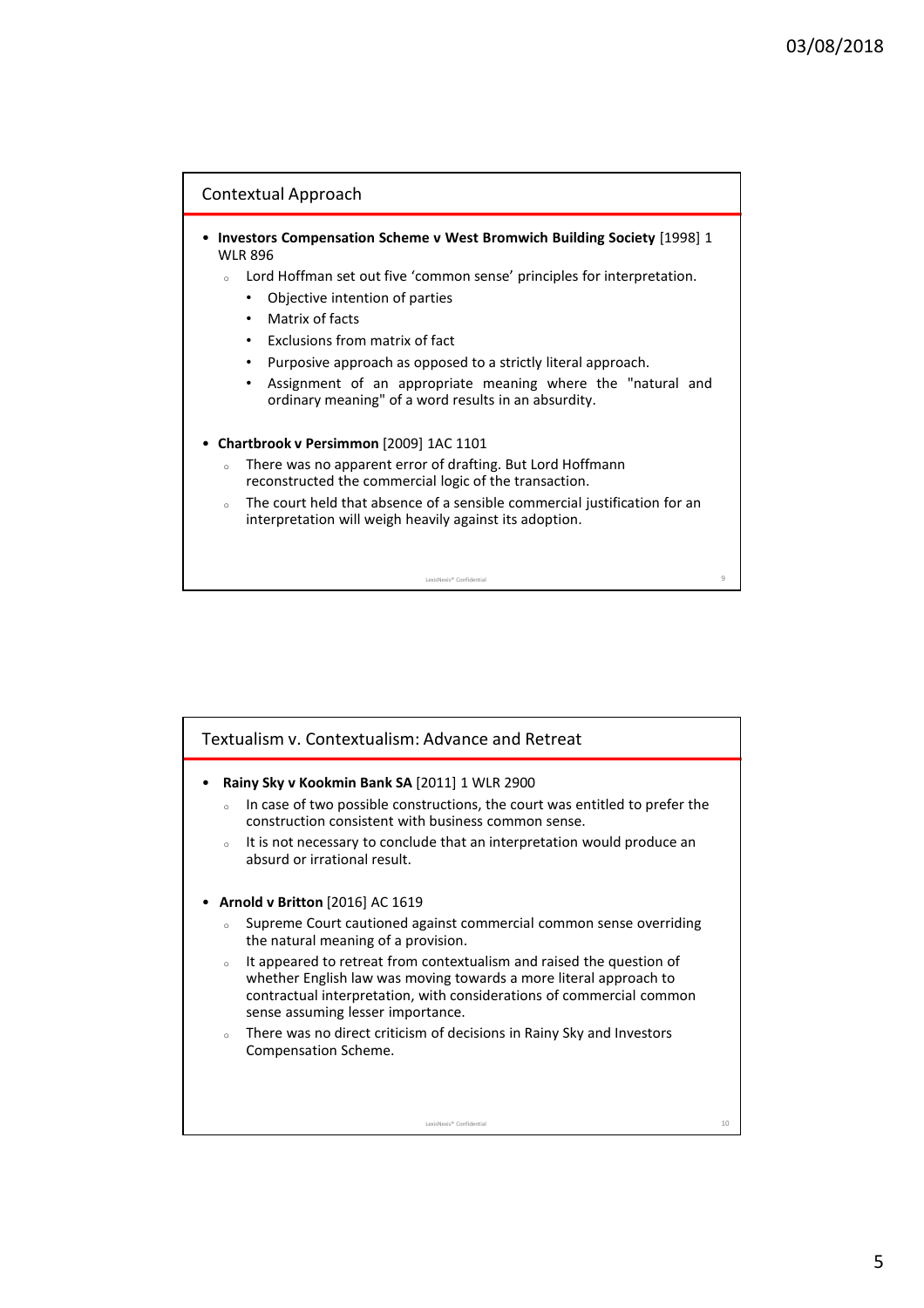

| <b>Practical Tips</b>                                                                                                                                                    |    |
|--------------------------------------------------------------------------------------------------------------------------------------------------------------------------|----|
| • Avoid opaque and ambiguous clauses. Courts will not freely interpret badly<br>drafted provisions in a party's favour when the meaning can be found in the<br>language. |    |
| $\bullet$ Fnsure that the contract is cohesive and works as a whole.                                                                                                     |    |
| • Use recital provisions to explain the commercial and factual background. This<br>is important if the agreement contains onerous or unusual provisions.                 |    |
| • Set out whether the contract is between sophisticated parties with access to<br>legal advice at the time of drafting the agreement.                                    |    |
|                                                                                                                                                                          |    |
|                                                                                                                                                                          |    |
| LexisNexis® Confidential                                                                                                                                                 | 12 |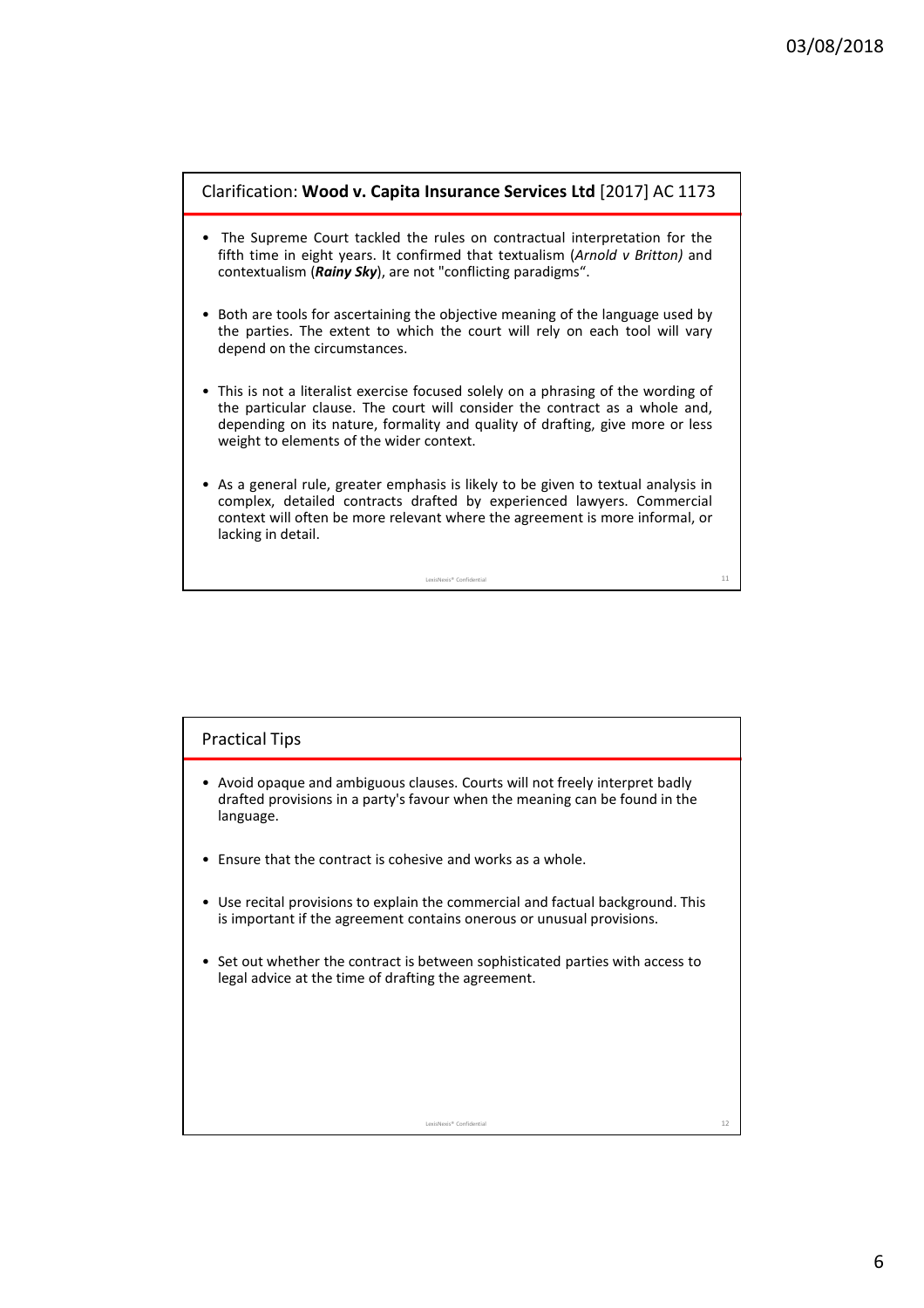

| <b>Basics</b>                                                                                                                                                                                                                                                                                                                                                                                       |    |
|-----------------------------------------------------------------------------------------------------------------------------------------------------------------------------------------------------------------------------------------------------------------------------------------------------------------------------------------------------------------------------------------------------|----|
| • Challenges can only be brought from arbitration 'awards' and not 'orders'. An<br>award is a ruling that has finality i.e. is one that is not of an interim character<br>such as a procedural order.                                                                                                                                                                                               |    |
| • Most countries worldwide follow the UNCITRAL model law of 1996 and allow<br>challenges if the award is contrary to public policy. England has, however,<br>broken the grounds on which one may challenge arbitration awards into three<br>categories<br>Section 67 - Jurisdiction<br>Section 68 – Serious irregularity during the conduct of arbitration<br>Section 69 – Appeal on a point of law |    |
| • Bringing a successful challenge is difficult. Only 3 of over a 100 challenges<br>under s68 were successful between 2015 - March 2018.                                                                                                                                                                                                                                                             |    |
| • Challenges must be brought in the court of the country where the arbitration<br>was seated regardless of whether the governing law was that of another<br>country.<br>LexisNexis® Confidential                                                                                                                                                                                                    | 14 |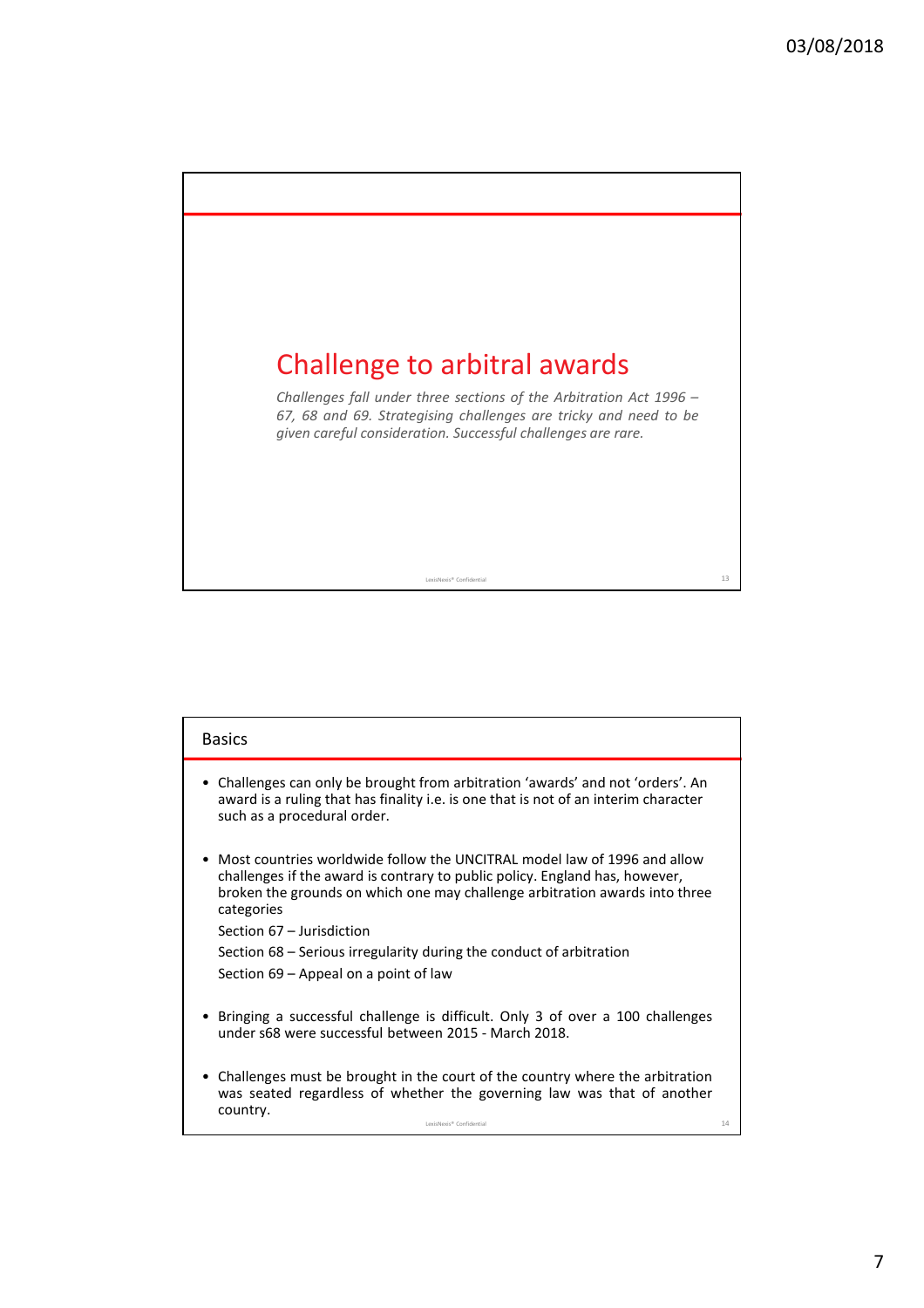

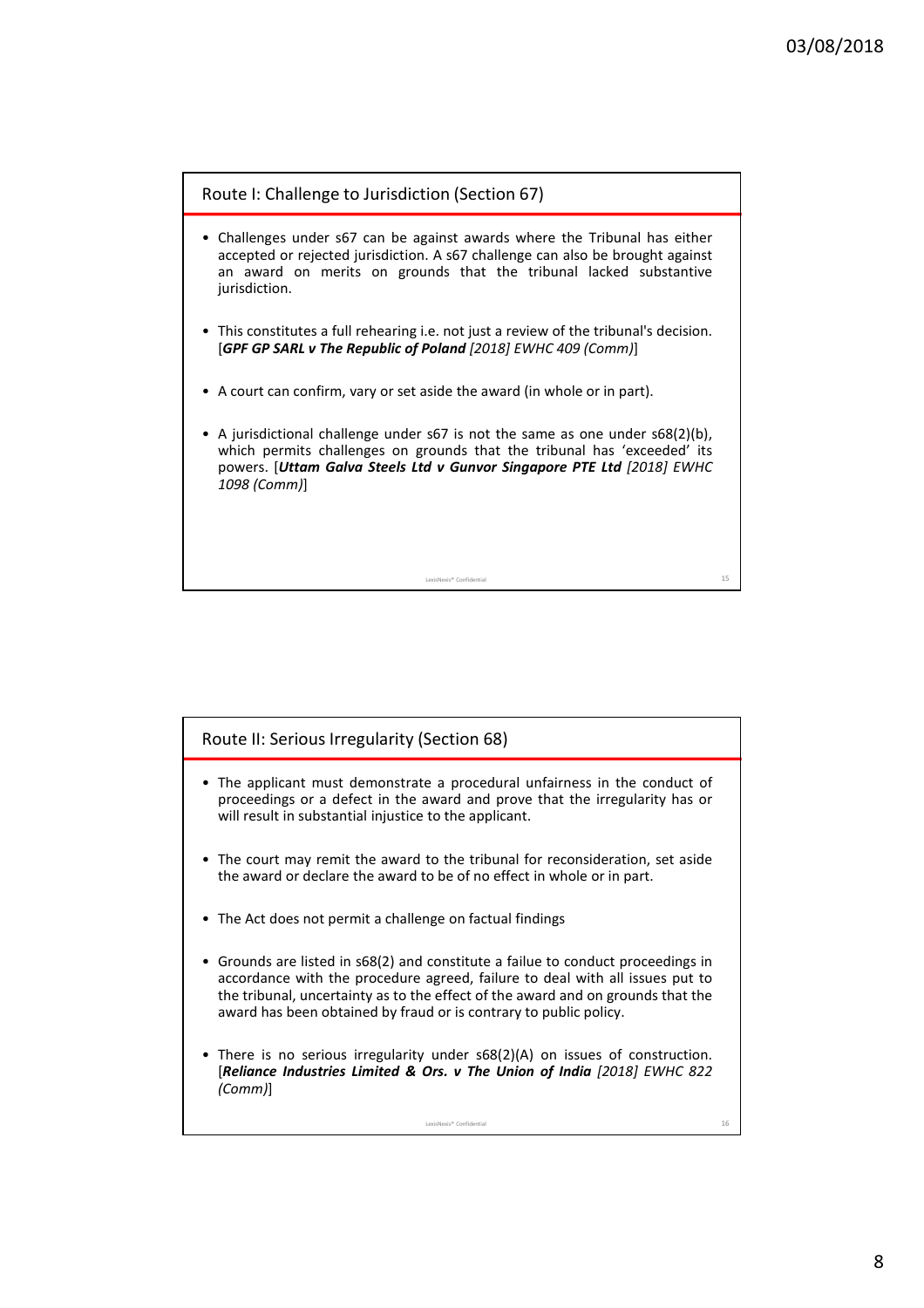

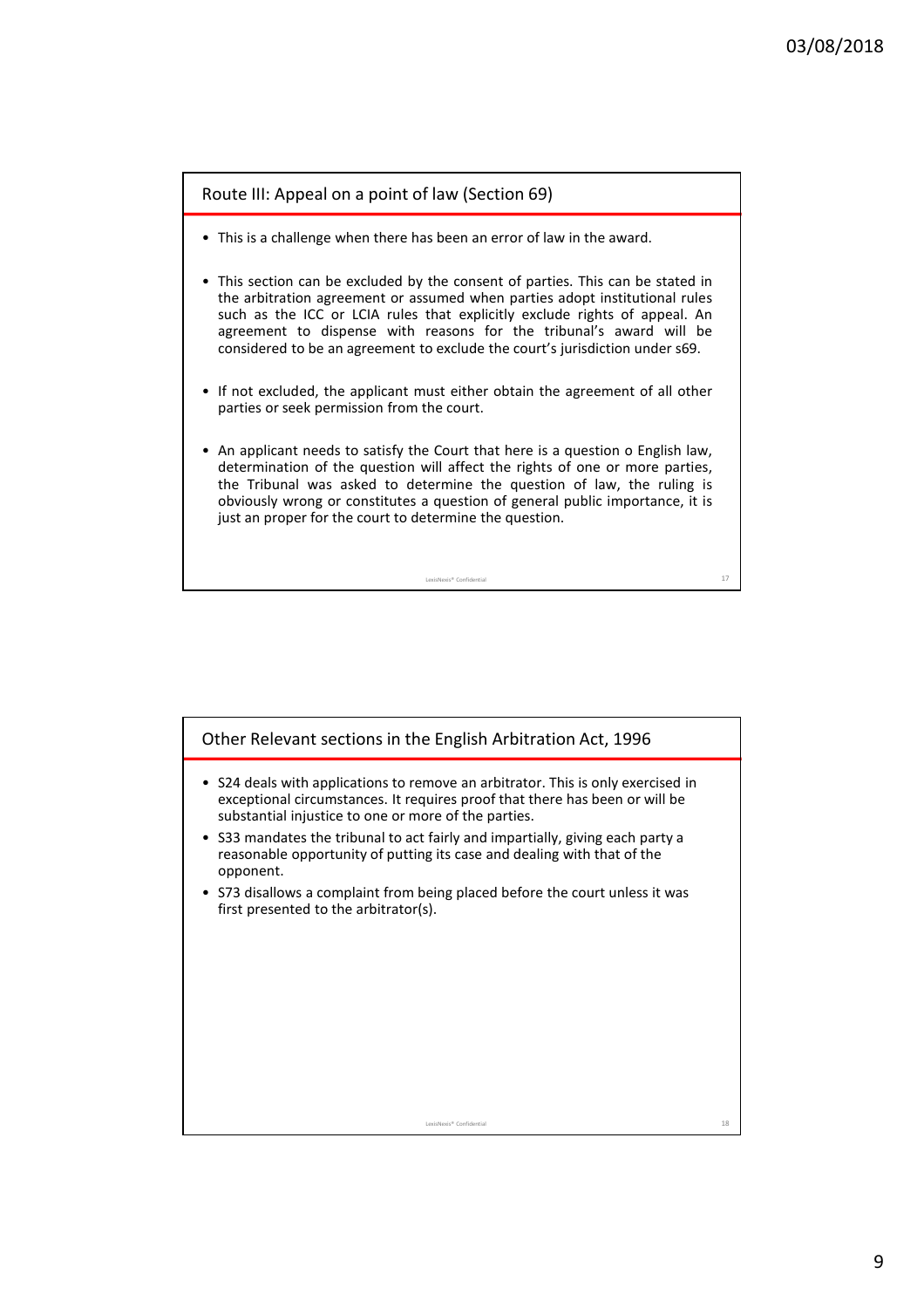

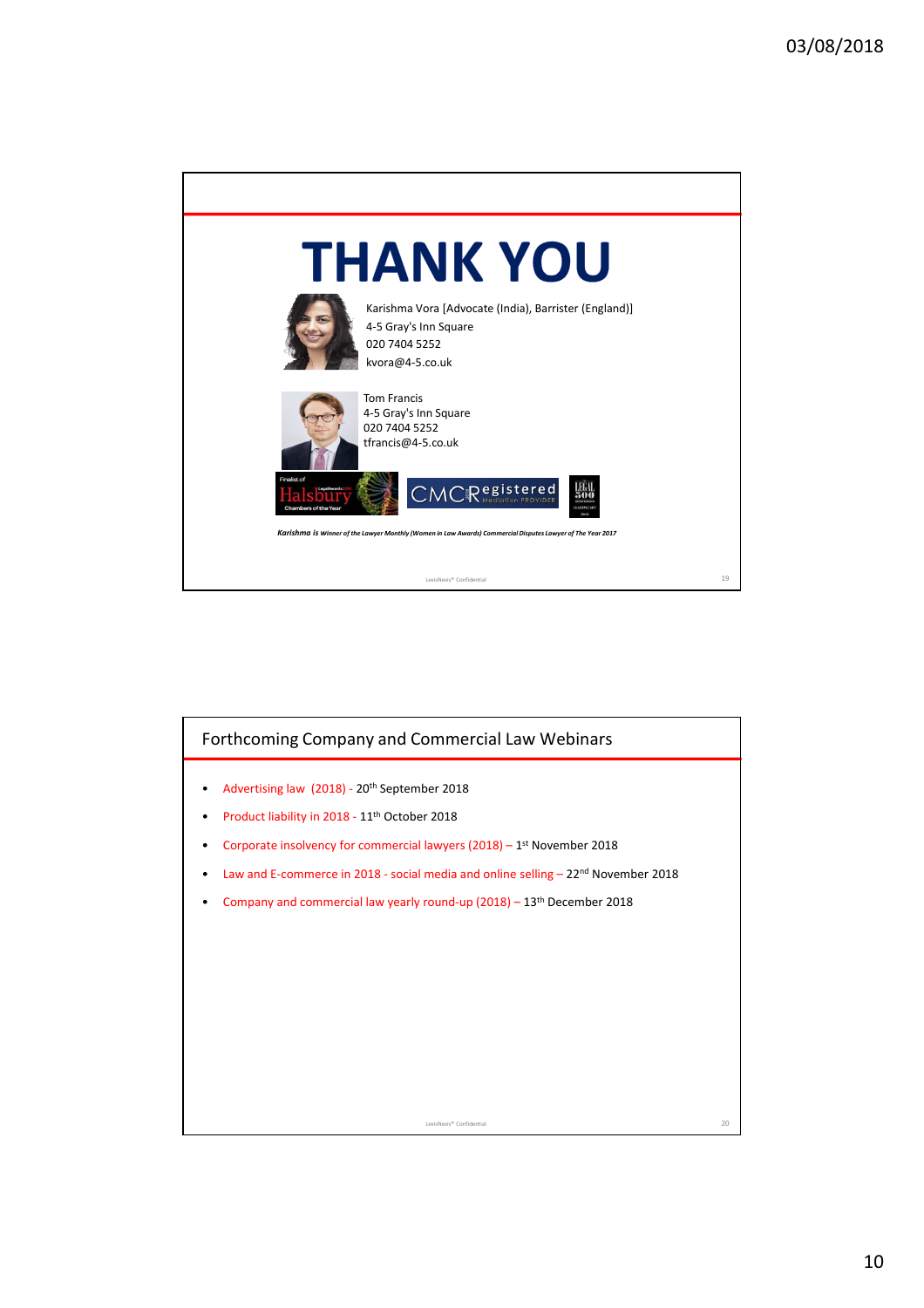

LexisNexis® Confidential 21